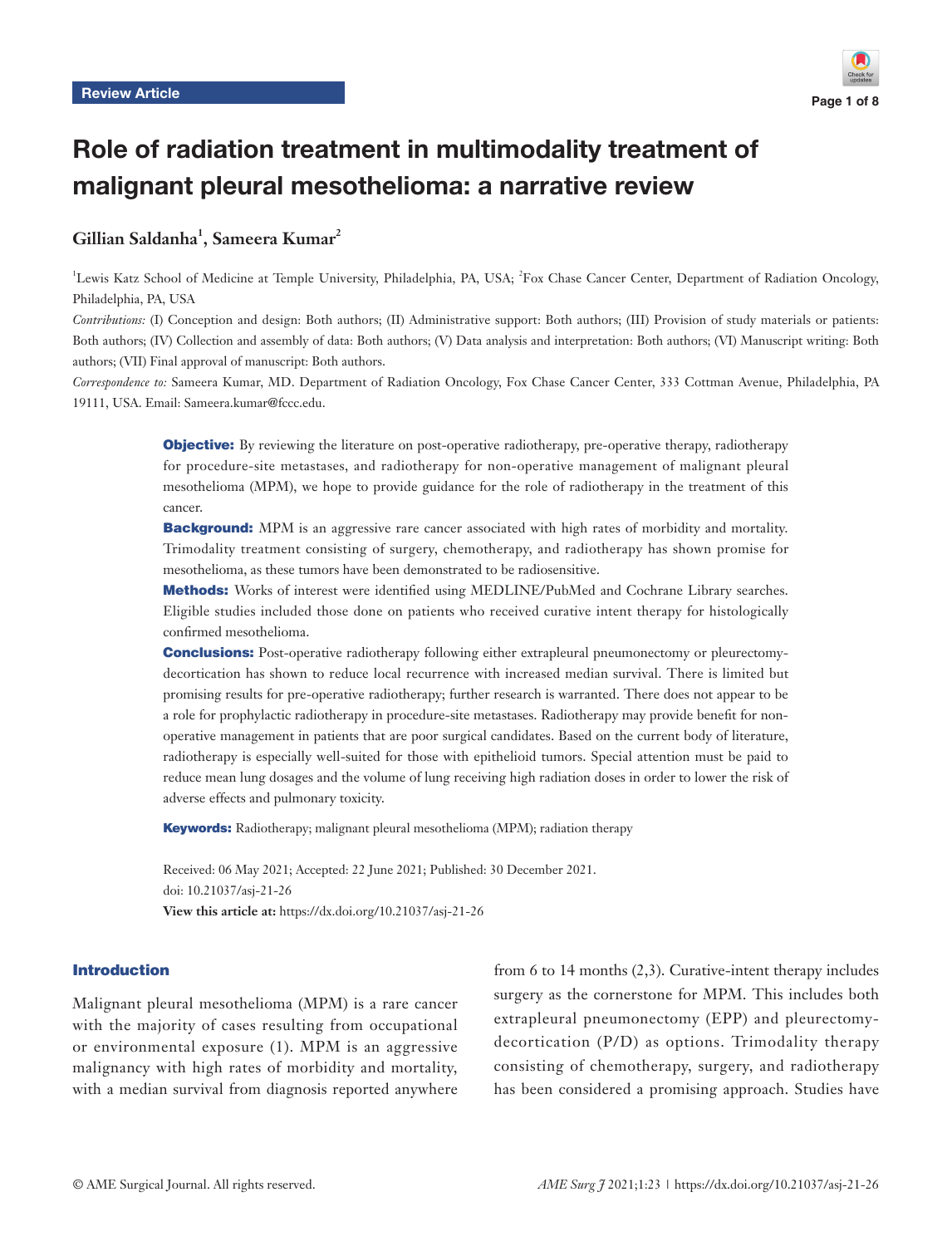indicated that MPMs are radiosensitive tumors (4). Local relapse rates of MPM have been shown to be high in the absence of radiation therapy, with median survival rates of patients treated with surgery alone reported as low as 10 months (5).

Subtypes of mesothelioma include epithelioid, sarcomatoid, and biphasic. Typically, curative intent therapy is reserved for epithelioid and biphasic tumors, however, small-volume sarcomatoid MPM can also be considered for curative intent therapy. Radiotherapy can be used postoperatively after both EPP and P/D. Pre-operative and definitive radiotherapy are only very rarely used and not well studied (6). Three-dimensional techniques have been used in the treatment of MPM for several years, but in more recent years, intensity modulated radiation therapy (IMRT) has been shown to improve the target volume coverage with the downside of delivering greater radiation doses to the contralateral lung compared to conventional techniques (7). While an initial study of IMRT showed a substantial rate of fatal pneumonitis of almost 50% (8), recent strides in IMRT have greatly improved safety profiles (9). Volumetric arc therapy (VMAT) is a type of IMRT that dynamically delivers radiation as the gantry rotates around the patient, allowing for better dosage delivery to the tumor while sparing healthy surrounding tissues (10). We provide here a general overview of the utility, efficacy, and safety of curative intent radiation therapy for MPM. In this review we discuss topics including post-operative radiotherapy following EPP, post-operative radiotherapy following P/D, pre-operative radiotherapy, role of radiotherapy in procedure site metastases, palliative radiotherapy for nonresectable tumors, and the implications of tumor heterogeneity. We present the following article in accordance with the Narrative Review reporting checklist (available at [https://dx.doi.org/10.21037/asj-21-26\)](https://dx.doi.org/10.21037/asj-21-26).

### **Methods**

To identify relevant works of interest, we conducted MEDLINE/PubMed and Cochrane databases searches in February to April of 2021. The search included the following keywords: "mesothelioma AND radiotherapy" and "mesothelioma AND radiation" and was limited to clinical trials, meta-analysis, and randomized clinical trials conducted on humans. Eligible studies included those in patients with histologically confirmed mesothelioma who received curative intent therapy.

# **Results**

#### *Post-operative radiotherapy after EPP*

Radiotherapy has been traditionally used following surgical resection of MPM, with a majority of studies focusing on the safety and efficacy of radiotherapy after EPP. A study on 100 patients with mesothelioma who underwent EPP found that median overall survival was 10.2 months (11). Median overall survival was increased to 14.2 months in the 63 of these patients who also received IMRT, and the 3-year survival of those who received IMRT with epithelioid histology was 28 months. Thirteen percent had local recurrence and 54% had distant metastases after radiotherapy, implying the efficacy of IMRT in controlling local recurrence but the continued need for systemic therapy. A phase II trial of mesothelioma patients undergoing chemotherapy followed by EPP and possibly radiotherapy found that survival increased from 21.9 to 29.1 months with adjuvant radiotherapy compared to chemotherapy and EPP alone (12).

A later study conducted at MD Anderson on 86 patients who received IMRT after EPP found that recurrence in the ipsilateral hemithorax occurred in only 16% of patients during the median follow up time of 10.2 months, although 59% of patients had distant metastases (13). Overall survival was 14.7 months. Patients with epithelioid tumors and negative mediastinal lymph nodes had improved survival compared to others, implying increased utility of radiotherapy in this specific patient population. Almost all patients experienced GI symptoms Grade 2 or higher, and five patients experienced fatal Grade 5 pulmonary toxicity. Of these five, three were toxicity from radiation pneumonitis; reinforcing that risk of lung toxicity must be weighed against the benefits from locoregional control. A later study by Simon *et al.* analyzed 78 patients undergoing IMRT post or without EPP from 2007−2016; no subject has Grade 3 or high toxicities (14). Patients received a similar dosage as the previous trial; however, authors used a restricted field approach that was shown to have improved target coverage and normal tissues sparing (15). The majority of these patients in this study (78%) had the epithelioid subtype.

A phase II trial by Federico *et al.* studied pre-operative chemotherapy, surgery, and post-operative hemithoracic radiation in 54 patients with MPM (16). Forty-five subjects underwent surgery, with 32 of these subjects receiving radiotherapy, and 22 subjects completing the full treatment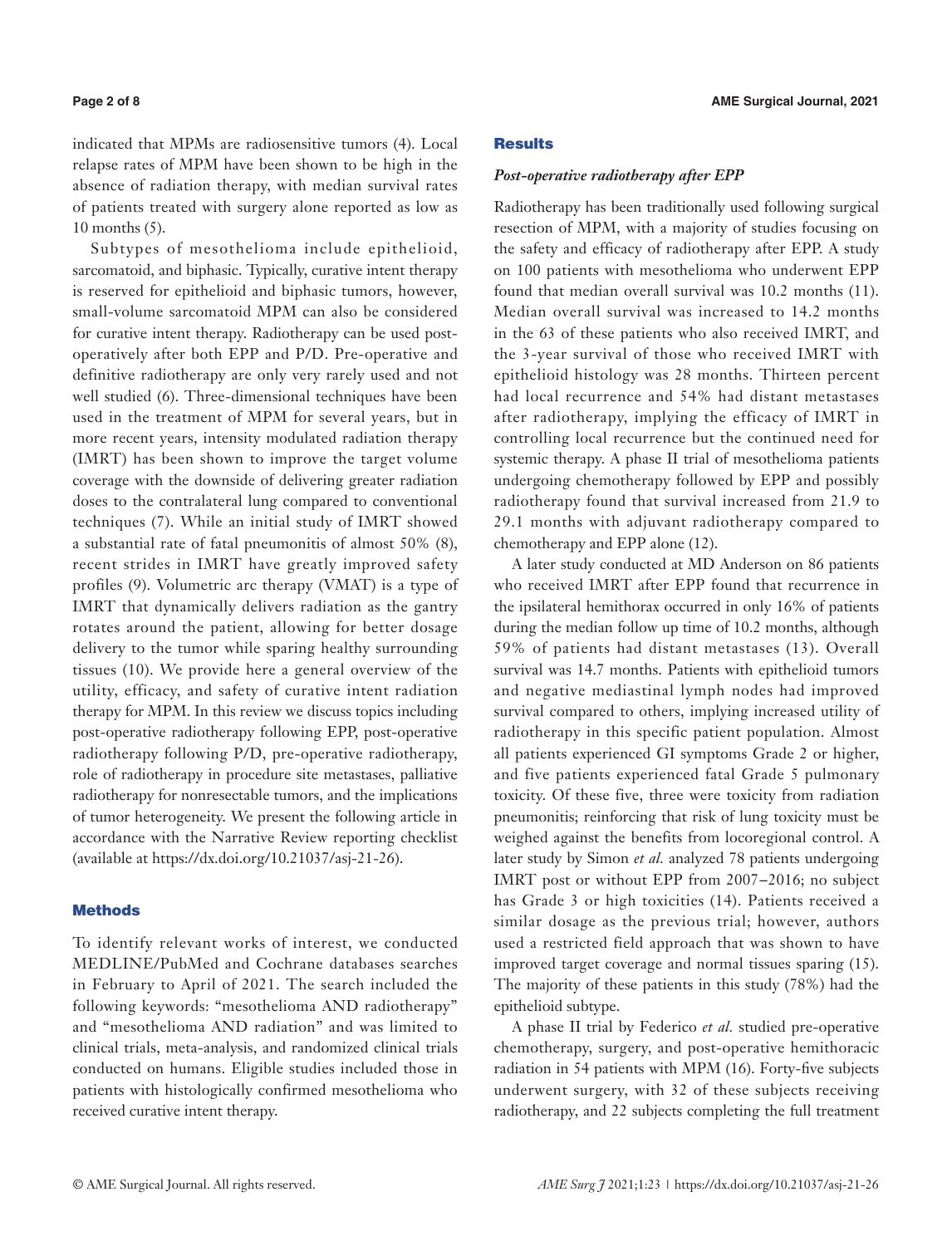|                 |      | . .                      |                        |                |                    |                                                                   |
|-----------------|------|--------------------------|------------------------|----------------|--------------------|-------------------------------------------------------------------|
| Authors         | Year | Subjects<br>receiving RT | Radiation<br>technique | Median<br>dose | Median OS          | <b>Toxicity</b>                                                   |
| Rice et al.     | 2007 | 63                       | <b>IMRT</b>            | 45 Gy          | 14.2 months        | Severe respiratory distress: 1 patient                            |
| Krug et al.     | 2009 | 44                       | Not specified          | 45.9 Gy        | 29.1 months        | Radiation pneumonitis: 2 patients                                 |
| Gomez et al.    | 2013 | 86                       | <b>IMRT</b>            |                | 14.7 months        | Grade 5 pulmonary toxicity: 5 patients                            |
| Simon et al.    | 2018 | 27                       | <b>IMRT</b>            | 54 Gy          | 34.9 months (mean) | No Grade 3+ toxicities                                            |
| Federico et al. | 2013 | 32                       | Not specified          | 50.4 Gy        |                    | 13% experienced serious adverse events related<br>to radiotherapy |
| Stahel et al.   | 2015 | 27                       | Not specified          | 55.9 Gy        | 19.3 months        | Grade 4+ pneumonitis: 2 patients                                  |

|  |  | <b>Table 1</b> Studies on radiation therapy following extrapleural pneumonectomy |  |
|--|--|----------------------------------------------------------------------------------|--|
|  |  |                                                                                  |  |

Overall survival and serious toxicities are reported specifically for patients receiving radiotherapy when provided by the author. RT, radiation therapy; IMRT, intensity modulated radiation therapy; OS, overall survival.

course. The median event-free survival was 6.9 months with 33.3% and 24.1% of patient remaining event-free at 1 and 2 years respectively. The authors concluded the trimodal therapy was feasible with manageable toxicity profile; however, analyzes were limited to overall efficacy outcomes and not stratified by treatment completion and whether subjects received radiotherapy. Authors emphasized that patients should be carefully selected for trimodal therapy.

More recently, the Phase II SAKK 17/04 trial evaluated the effect of radiotherapy after EPP on local relapse-free survival defined as relapse within the ipsilateral hemithorax or death from any cause (17). Patients were initially treated with neoadjuvant cisplatin and pemetrexed prior to EPP. If the patients had a complete macroscopic resection they were randomized to observation or high dose radiotherapy. Two clinical target volumes (CTVs) were defined as field of surgery (including entire hemothorax, thoracotomy channel, and mediastinum if involved/violated during surgery) and a boost which involved areas of highest risk for intrathoracic relapse. These volumes were expanded by 0.5–1 cm to the planning target volumes (PTV) where radiotherapy was targeted. Three types of dose and fractionation were given depending on available technology and treatment standards of different centers in this multi-institutional trial. This included 45 Gy large volume with a 12.6 Gy boost all in 1.8 Gy fractions; 46 Gy with a 10 Gy boost in 2 Gy per fraction, and 45.5 Gy in 26 fractions with a simultaneous boost to 55.9 Gy. After a median follow-up period of 17 months, the local relapse rate was 24%. Progression-free survival remained low largely due to a high distant relapse rate of 81%, with the majority of this being outside the radiotherapy field. Additionally, while authors concluded

that results did not support the routine use of radiation therapy after EPP, the trial had several limitations including lack of statistical power, and experts have continued to recommend radiation therapy in conjunction with EPP despite the results of this trial (18). *Table 1* summarizes the above studies and reported median overall survival for patients undergoing EPP and subsequent radiotherapy.

Compared to conventional radiotherapy, IMRT improves target volume coverage at the expense of increasing the radiation dose to the contralateral lung, with an increase in mean lung dose (MLD) and percentage lung volume receiving 13 Gy (V13) and 20 Gy (V20)  $(7)$ . A study at MD Anderson evaluated the dose dependent pulmonary toxicity after IMRT for MPM in 63 patients. The  $V_{20}$  was predictive of pulmonary-related death on multivariate analysis, suggesting that  $V_{20}$  should be kept as low as possible (19). Mean lung doses of >8.5 Gy were associated with pulmonary-related death on univariate analysis but not multivariate analysis. Based on the results, authors aimed to keep the MLD <8.5 Gy and mean  $V_{20}$ <7%. A small retrospective study done at Dana Farber Cancer Institute reviewed the records of 13 MPM patients who received IMRT after EPP and adjuvant chemotherapy, 6 of whom developed fatal pneumonitis (8). The median  $V_{20}$ , mean lung dose, and  $V<sub>5</sub>$  (volume of lung receiving 5 Gy or more) were 17.6%, 15.2 Gy, and 98.6% respectively for subjects who developed pneumonitis compared to 10.9%, 12.9 Gy, and 90% respectively for subjects who did not develop pneumonitis; however, none of these three comparisons were statistically significant. Both of these papers indicate the importance reducing the mean lung dose and  $V_{20}$ when using IMRT. Current guidelines from the National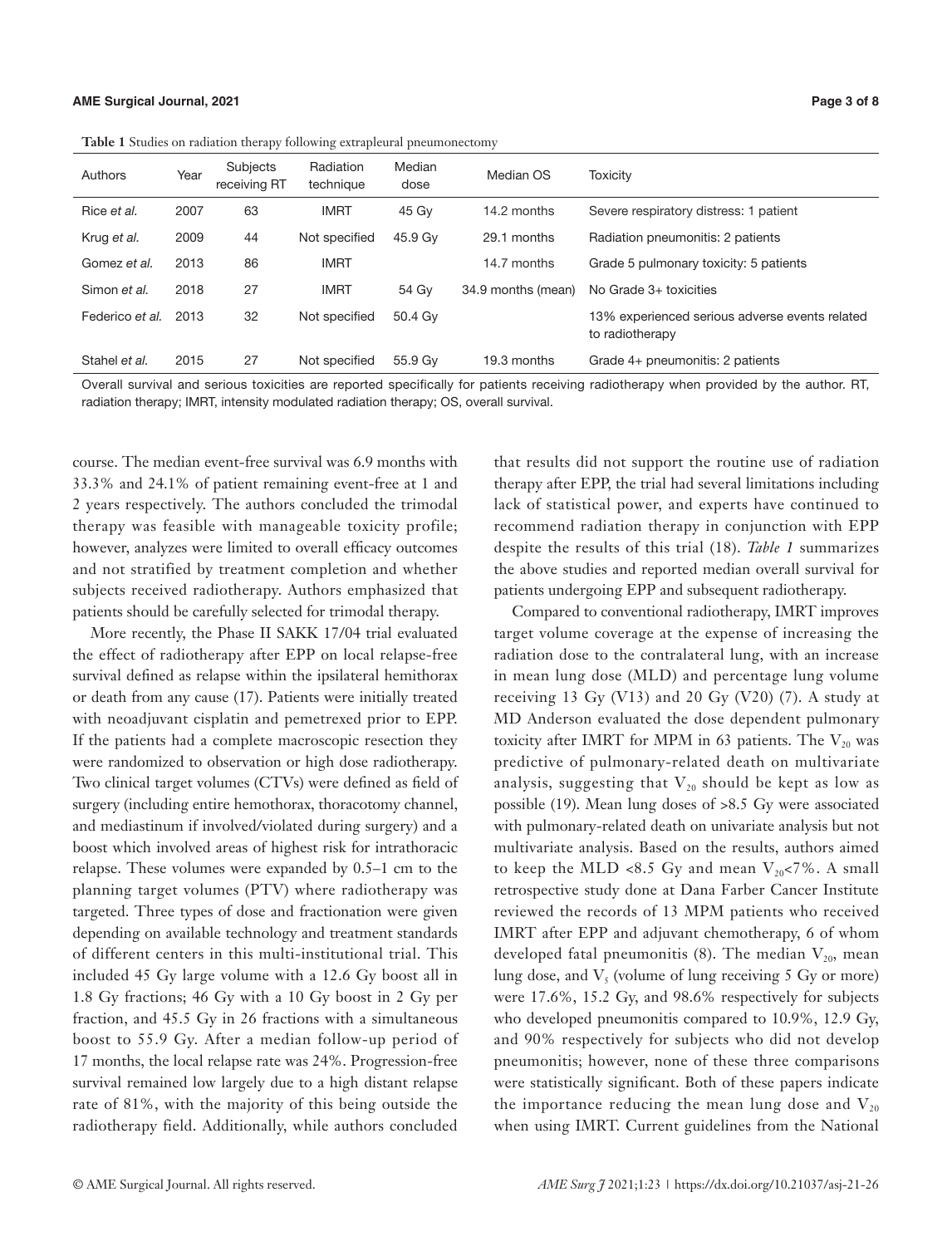| Authors           | Year | Subjects<br>receiving RT | Radiation<br>technique | Median dose | Median OS   | Toxicity                            |
|-------------------|------|--------------------------|------------------------|-------------|-------------|-------------------------------------|
| Rosenzweig et al. | 2012 | 36                       | <b>IMRT</b>            | 46.8 Gv     | 18 months   | Grade $4 +$ pneumonitis: 2 patients |
| Gupta et al.      | 2005 | 123                      | <b>EBRT</b>            | 42.5 Gv     | 13.5 months | Grade $4 +$ pneumonitis: 2 patients |
| Rimner et al.     | 2016 | 27                       | <b>IMRT</b>            | 46.8 Gv     | 23.7 months | No Grade $4 +$ toxicities           |

**Table 2** Studies on radiation therapy following pleurectomy-decortication

Overall survival and serious toxicities are reported specifically for patients receiving radiotherapy. RT, radiation therapy; IMRT, intensity modulated radiation therapy; EBRT, external beam radiation therapy; OS, overall survival.

Comprehensive Cancer Network recommend that the mean lung dose is kept as low as possible, preferably <8.5 Gy (20).

# *Post-operative radiotherapy after P/D*

Given the demonstrated survival benefit of lung-sparing P/D surgery over EPP, this surgery is increasingly preferred to EPP (21). Rosenzweig *et al.* studied IMRT in 36 patients with MPM, 20 of whom received P/D prior to radiotherapy (22). Patients who received P/ D and IMRT had a median survival of 26 months from diagnosis; survival rate was 75% and 53% at 1 and 2 years respectively. These patients had a local and distant failure rate during the first 12 months of 48% and 10% respectively. These survival rates were an improvement from a previous study at the same institution on patients who received P/D and adjuvant conventional radiotherapy, with a median survival of 13.5 months and overall 2-year survival of 23% (23).

In the IMPRINT phase II trial, authors evaluated the safety of hemithoracic intensity-modulated pleural radiation therapy (IMPRINT) in patients who had undergone pleurectomy-decortication (P/D) and chemotherapy (24). Given the lung-sparing nature of the P/D, radiation techniques must spare both the ipsilateral and contralateral lung tissue. 27 patients were evaluated. No grade 4 or 5 toxicities were seen; eight patients developed grade 2 or 3 radiation pneumonitis that improved with steroid administration. Five patients experienced Grade 3 fatigue. Authors concluded that IMRT in patients with P/D was safe, with an acceptable rate of radiation pneumonitis. A phase III trial to determine overall survival and localfailure-free survival between a treatment arm that receives P/D and chemotherapy and a treatment arm that receives P/D, chemotherapy, and IMRT is currently underway (Clinicaltrials.gov NCT04158141) (25). *Table 2* summarizes the aforementioned studies on radiotherapy after P/D.

A recent Phase III trial investigated whether radical hemithoracic radiation (RHR) therapy would improve overall survival compared with palliative radiation (PR) therapy in subjects with MPM who underwent lungsparing surgery (26). A total of 108 patients who received either P/D, extended P/D, or partial pleurectomy were randomized to receive either RHR or PR. Authors found a statistically significant benefit of RHR, with the 2 year overall survival rate 58% in the RHR compared to 28% in the PR arm (P=0.031). Notably, toxicity was higher in the RHR arm, with 20% of patients experiencing Grade 3 toxicity or greater, compared with no patients experiencing Grade 3 toxicity or greater in the PR arm. Sixteen percent of patients in the RHR arm experienced Grade 2 or greater pneumonitis, including one possibly fatal event. While RHR is promising for increased survival of patients with MPM who receive lung-sparing surgery, patients must be carefully selected given the non-negligible side effects of increased radiation doses. A consensus expert opinion from the National Cancer Institute, International Association for the Study of Lung Cancer Research, and Mesothelioma Applied Research Foundation recommends, based on the current literature, that in patients with two intact lungs, the mean lung dose should be kept to 20.5 Gy or less, the total lung  $V_{20}$  (volume receiving 20 Gy or more) to 37% or less, the ipsilateral lung  $V_{40}$  (volume receiving 40 Gy or more) to 67% or less, and the contralateral lung dose to  $<8$  Gy (18). Clinical practice guidelines from the American Society of Clinical Oncology recommend that IMRT following lung-sparing surgery should be performed only at highly experienced centers, preferably in the context of a clinical trial, given the toxicity concerns (27).

#### *Pre-operative radiotherapy*

De Perrot *et al.* developed a protocol named surgery for mesothelioma after radiation therapy (SMART), which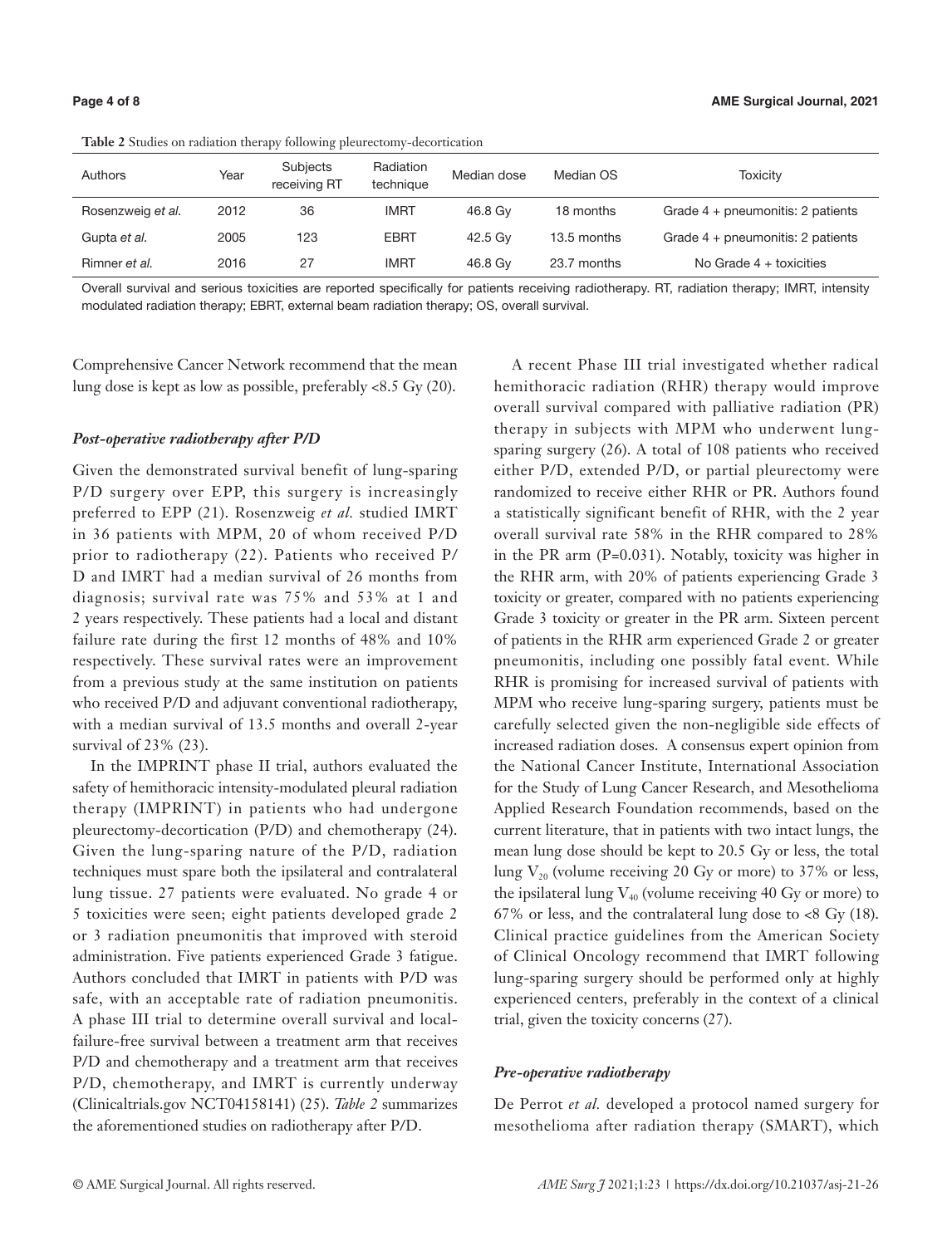was a reversal of the traditional protocol of surgery followed by radiation (6). Intensity-modulated radiation therapy (IMRT) was administered to 62 patients. EPP was performed within 2 weeks of the last dose of radiotherapy. Median overall survival was 51 months in epithelioid subtype versus 10 months in biphasic subtype. A total of 30 patients developed tumor recurrence, most commonly seen in the contralateral chest (n=9) or abdomen (n=8); 8 patients developed recurrence in the ipsilateral chest. Of those 8 patients, the majority of patients  $(n=5)$  had the biphasic subtype. An important consideration with this approach is that patients must be able to proceed to surgery following radiation treatment, which may limit the number of candidates given the possible toxicity of the radiotherapy. More research is warranted on pre-operative radiotherapy for MPM.

### *Role of radiation in procedure tract metastases*

The SMART trial (not to be confused with the aforementioned surgery for mesothelioma after radiation therapy trial) was aimed to determine whether immediate radiotherapy given within 42 days of pleural intervention reduced the incidence of procedure-tract metastases (PTM) versus delayed radiotherapy in subjects with histologically proven MPM (28). A total of 203 patients were randomized to receive immediate radiotherapy (n=102) or deferred radiotherapy (n=101) after large-bore pleural interventions. No significant difference was found overall in incidence of PTM, analgesia use, survival, or quality of life. However, when authors performed a subgroup analysis on subjects with epithelioid tumors, prophylactic radiotherapy suggested some benefit over delayed radiotherapy with 6/71 (8%) of subjects and 15/72 (21%) developing PTM respectively (P=0.06). The results from this trial aligned those from a meta-analysis of five randomized controlled trials, which concluded that prophylactic radiotherapy did not reduce procedure site recurrence (29). Consensus recommendations from a multidisciplinary team of mesothelioma expects do not recommend radiation to prevent PTMs, with the exception of patients with histologically confirmed positive procedure tracts (18). More research is warranted on specifically for the population with epithelioid tumors to determine if there is any benefit.

### *Radiotherapy with non-operative management*

The overall survival benefit of MPM patients after

undergoing a major surgical resection such as EPP or P/D depends largely on patient factors. Patients with sarcomatoid or biphasic histology, nodal disease, elevated platelets, and advanced age have been shown to be poor surgical candidates (30). Unresectable disease is typically managed with chemotherapy alone (31). For nonresectable tumors or patients with poor surgical prognostic factors, limited studies have demonstrated that radiotherapy may be used as curative intent therapy. A study by Jenkins *et al.* found that in 54 MPM patients receiving palliative radiotherapy, there was a response rate of 43%, with 22 patients achieving a partial response and 1 patient achieving a complete response (4). Response rates were similar to phase II studies of chemotherapy for MPM (32). Survival correlated favorably with non-sarcomatous histological subtype. A retrospective study using 23,414 patients with mesothelioma in the National Cancer Data Base (NCDB) found that compared with subjects who did not undergo surgery or definitive radiotherapy, subjects who received both surgery and radiotherapy had the largest decrease in mortality with a hazard ratio (HR) of 0.60 (95% CI: 0.53–0.69). Subjects who received definitive radiotherapy alone had decreased mortality with a HR=0.74 (95% CI: 0.62–0.88), and subjects who received surgery alone had similarly decreased mortality with a HR=0.75 (95% CI: 0.71–0.80) (33). These findings suggest that definitive radiotherapy is a useful option both in combination with surgery and for patients with unresectable disease.

Lastly, radiotherapy has been widely used to alleviate pain in MPM and may be of benefit for symptom relief in patients with nonresectable tumors. A systemic review article published in 2014 reported that there is no high quality evidence exists to support the routine use of radiotherapy for pain relief (34). Following this, this SYSTEMS Phase II trial assessed the role of radiotherapy in pain management for MPM (35). Fourteen (35%) of patients had a clinically significant improvement in pain 5 weeks post radiotherapy, with 38%, 40%, and 66.6% of epithelioid, sarcomatoid, and mixed histology patients responding, respectively. Importantly, results demonstrated pain relief may be achieved regardless of tumor histological subtype. While studies are limited, demonstrated tumor response and symptom relief shows a promising role for radiotherapy in the management of nonresectable MPM. Additionally, recently published clinical guidelines recommend offering palliative radiation therapy in patients with symptomatic disease (27).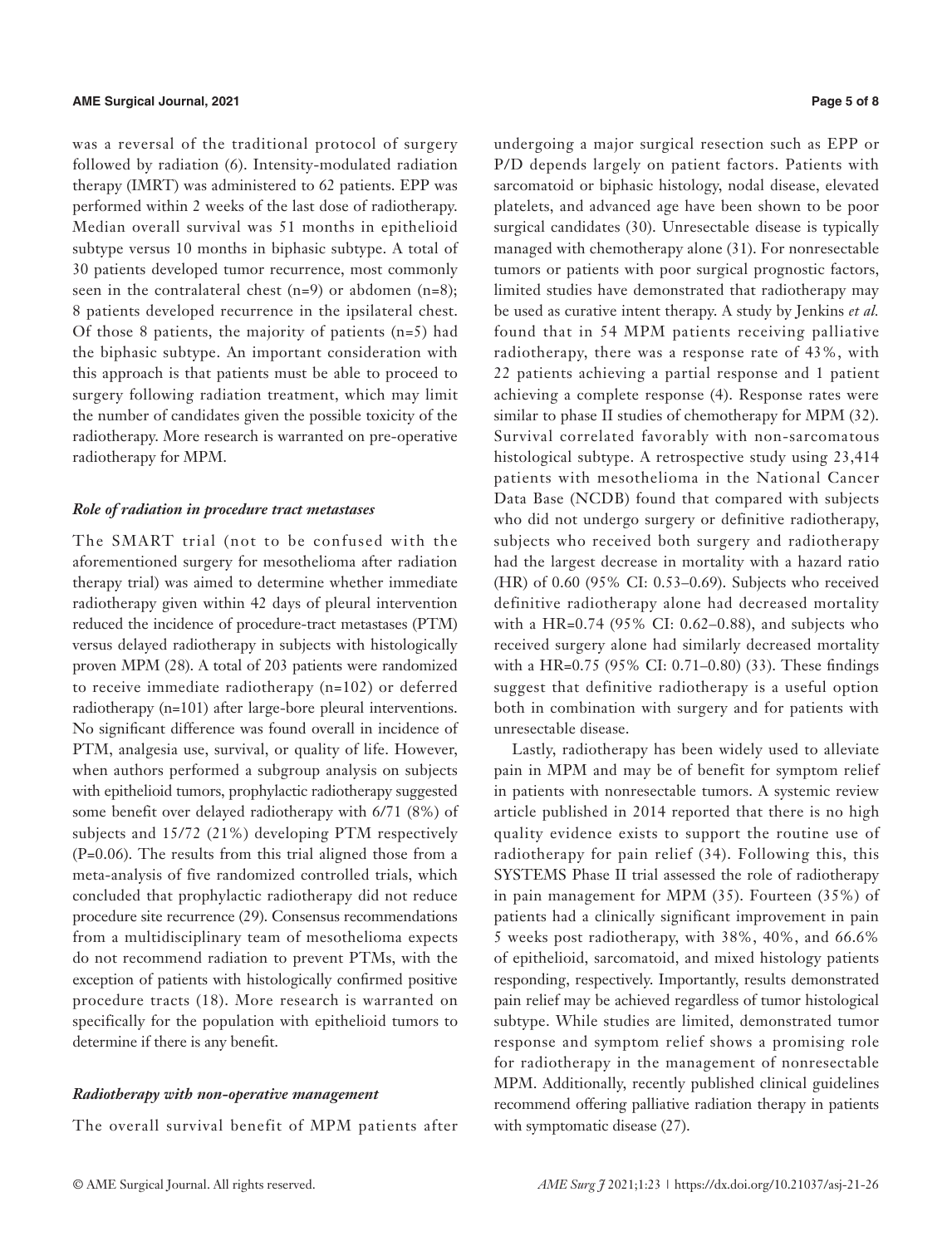#### *Tumor heterogeneity*

As detailed in the above sections, more favorable results were achieved with radiotherapy used for the epithelioid subtype of MPM as opposed to the sarcomatoid subtype. However, recent research has emphasized the intratumor heterogeneity of certain malignant neoplasms. This intratumor heterogeneity may allow some tumor cells to survive during targeted therapy, contributing to acquired resistance and relapse of the neoplasm (36). MPM has been shown to have both inter-tumor heterogeneity between patients and intra-tumor heterogeneity within a tumor sample of a given patient (37). A study by Kiyotani *et al.* found heterogeneity in both the genomic landscape and immune microenvironment of MPM (38). Nonsynonymous mutations and gene expression profiles differed among individual tumors as well as different tumor sites in an individual patient. Authors concluded that a single tumor-biopsy specimen may not be adequate to characterize the tumor nature; however, obtaining multiple biopsy specimens remains challenging. Blum *et al.* described MPM heterogeneity using a bioinformatics method called WISP, allowing the proportion of epithelioid and sarcomatoid morphologies of a given tumor to be taken into account. Authors compared survival for patients with ≥22% of S-score (percentage of sarcomatoid components) to those with <22% of S-score and found a hazard ratio of 6.28 (P=0.001) (39), with a difference in median overall survival of greater than 10 months between the groups. Research in the area of tumor heterogeneity in MPM is relatively new but an important consideration moving forward given the prognostic factors of different tumor subtypes and the treatment decisions made based on patient prognosis, particularly as it relates to our discussion of radiotherapy.

# **Conclusions**

Unfortunately, the overall prognosis for mesothelioma remains poor. Radiation therapy has been shown to be effective in reducing local recurrence and appears to be especially well-suited for epithelioid cell types. Additionally, radiation therapy prior to surgery has shown benefit for certain patients, especially those with early-stage epithelioid tumors, although current evidence is limited. While adverse effects from radiation, including radiation pneumonitis are not insignificant, recent technical advances have improved local control and decreased the radiation dosage to the contralateral lung. Radiotherapy appears to be safe with

tolerable side effects in conjunction with either EPP or P/D, although patients should be carefully selected.

# Acknowledgments

*Funding:* None.

# Footnote

*Provenance and Peer Review:* This article was commissioned by the Guest Editors (Abbas E. Abbas and Stacey Su) for the series "Mesothelioma" published in *AME Surgical Journal*. The article has undergone external peer review.

*Reporting Checklist:* The authors have completed the Narrative Review reporting checklist. Available at [https://](https://dx.doi.org/10.21037/asj-21-26) [dx.doi.org/10.21037/asj-21-26](https://dx.doi.org/10.21037/asj-21-26)

*Peer Review File:* Available at [https://dx.doi.org/10.21037/](https://dx.doi.org/10.21037/asj-21-26) [asj-21-26](https://dx.doi.org/10.21037/asj-21-26)

*Conflicts of Interest:* Both authors have completed the ICMJE uniform disclosure form (available at [https://dx.doi.](https://dx.doi.org/10.21037/asj-21-26) [org/10.21037/asj-21-26](https://dx.doi.org/10.21037/asj-21-26)). The series "Mesothelioma" was commissioned by the editorial office without any funding or sponsorship. The authors have no other conflicts of interest to declare.

*Ethical Statement:* The authors are accountable for all aspects of the work in ensuring that questions related to the accuracy or integrity of any part of the work are appropriately investigated and resolved.

*Open Access Statement:* This is an Open Access article distributed in accordance with the Creative Commons Attribution-NonCommercial-NoDerivs 4.0 International License (CC BY-NC-ND 4.0), which permits the noncommercial replication and distribution of the article with the strict proviso that no changes or edits are made and the original work is properly cited (including links to both the formal publication through the relevant DOI and the license). See: [https://creativecommons.org/licenses/by-nc-nd/4.0/.](https://creativecommons.org/licenses/by-nc-nd/4.0/)

# **References**

1. Mutti L, Peikert T, Robinson BWS, et al. Scientific Advances and New Frontiers in Mesothelioma Therapeutics. J Thorac Oncol 2018;13:1269-83.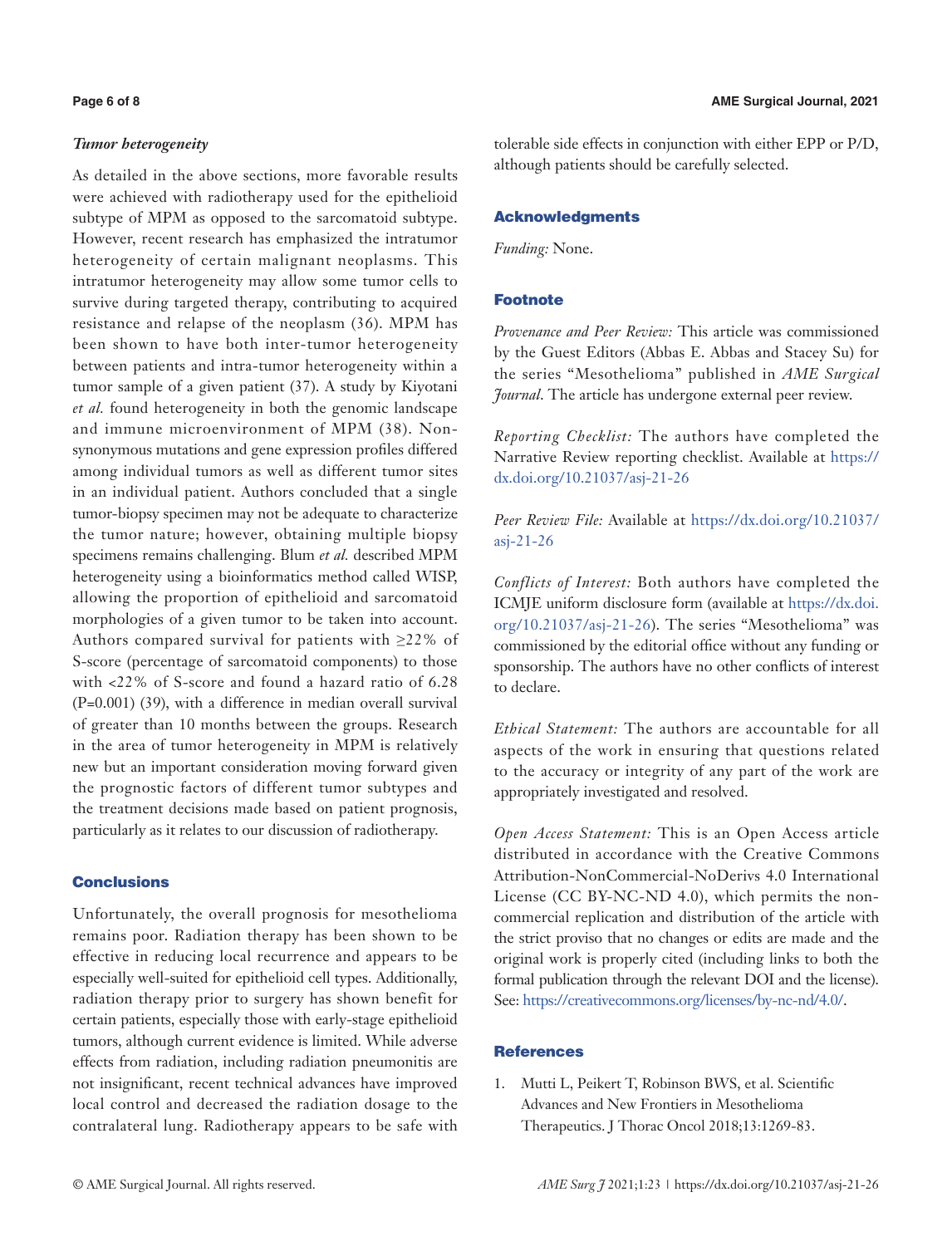### **AME Surgical Journal, 2021 Page 7 of 8**

- 2. Zucali PA, De Vincenzo F, Simonelli M, et al. Future developments in the management of malignant pleural mesothelioma. Expert Rev Anticancer Ther 2009;9:453-67.
- 3. Cramer G, Simone CB 2nd, Busch TM, et al. Adjuvant, neoadjuvant, and definitive radiation therapy for malignant pleural mesothelioma. J Thorac Dis 2018;10:S2565-73.
- 4. Jenkins P, Milliner R, Salmon C. Re-evaluating the role of palliative radiotherapy in malignant pleural mesothelioma. Eur J Cancer 2011;47:2143-9.
- 5. Pass HI, Kranda K, Temeck BK, et al. Surgically debulked malignant pleural mesothelioma: results and prognostic factors. Ann Surg Oncol 1997;4:215-22.
- 6. de Perrot M, Wu L, Wu M, et al. Radiotherapy for the treatment of malignant pleural mesothelioma. Lancet Oncol 2017;18:e532-42.
- 7. Krayenbuehl J, Oertel S, Davis JB, et al. Combined photon and electron three-dimensional conformal versus intensity-modulated radiotherapy with integrated boost for adjuvant treatment of malignant pleural mesothelioma after pleuropneumonectomy. Int J Radiat Oncol Biol Phys 2007;69:1593-9.
- 8. Allen AM, Czerminska M, Jänne PA, et al. Fatal pneumonitis associated with intensity-modulated radiation therapy for mesothelioma. Int J Radiat Oncol Biol Phys 2006;65:640-5.
- 9. Pan HY, Jiang S, Sutton J, et al. Early experience with intensity modulated proton therapy for lungintact mesothelioma: A case series. Pract Radiat Oncol 2015;5:e345-53.
- 10. Hanna GG, John T, Ball DL. Controversies in the role of radiotherapy in pleural mesothelioma. Transl Lung Cancer Res 2021;10:2079-87.
- 11. Rice DC, Stevens CW, Correa AM, et al. Outcomes after extrapleural pneumonectomy and intensity-modulated radiation therapy for malignant pleural mesothelioma. Ann Thorac Surg 2007;84:1685-92; discussion 1692-3.
- 12. Krug LM, Pass HI, Rusch VW, et al. Multicenter phase II trial of neoadjuvant pemetrexed plus cisplatin followed by extrapleural pneumonectomy and radiation for malignant pleural mesothelioma. J Clin Oncol 2009;27:3007-13.
- 13. Gomez DR, Hong DS, Allen PK, et al. Patterns of failure, toxicity, and survival after extrapleural pneumonectomy and hemithoracic intensity-modulated radiation therapy for malignant pleural mesothelioma. J Thorac Oncol 2013;8:238-45.
- 14. Simon M, Shochat T, Peled N, et al. Intensity-modulated radiotherapy is a safe and effective treatment for localized malignant pleural mesothelioma. Thorac Cancer

2018;9:1470-5.

- 15. Allen AM, Schofield D, Hacker F, et al. Restricted field IMRT dramatically enhances IMRT planning for mesothelioma. Int J Radiat Oncol Biol Phys 2007;69:1587-92.
- 16. Federico R, Adolfo F, Giuseppe M, et al. Phase II trial of neoadjuvant pemetrexed plus cisplatin followed by surgery and radiation in the treatment of pleural mesothelioma. BMC Cancer 2013;13:22.
- 17. Stahel RA, Riesterer O, Xyrafas A, et al. Neoadjuvant chemotherapy and extrapleural pneumonectomy of malignant pleural mesothelioma with or without hemithoracic radiotherapy (SAKK 17/04): a randomised, international, multicentre phase 2 trial. Lancet Oncol 2015;16:1651-8.
- 18. Gomez DR, Rimner A, Simone CB 2nd, et al. The Use of Radiation Therapy for the Treatment of Malignant Pleural Mesothelioma: Expert Opinion from the National Cancer Institute Thoracic Malignancy Steering Committee, International Association for the Study of Lung Cancer, and Mesothelioma Applied Research Foundation. J Thorac Oncol 2019;14:1172-83.
- 19. Rice DC, Smythe WR, Liao Z, et al. Dose-dependent pulmonary toxicity after postoperative intensity-modulated radiotherapy for malignant pleural mesothelioma. Int J Radiat Oncol Biol Phys 2007;69:350-7.
- 20. Ettinger DS, Wood DE, Akerley W, et al. NCCN Guidelines Insights: Malignant Pleural Mesothelioma, Version 3.2016. J Natl Compr Canc Netw 2016;14:825-36.
- 21. Flores RM, Pass HI, Seshan VE, et al. Extrapleural pneumonectomy versus pleurectomy/decortication in the surgical management of malignant pleural mesothelioma: results in 663 patients. J Thorac Cardiovasc Surg 2008;135:620-6, 626.e1-3.
- 22. Rosenzweig KE, Zauderer MG, Laser B, et al. Pleural intensity-modulated radiotherapy for malignant pleural mesothelioma. Int J Radiat Oncol Biol Phys 2012;83:1278-83.
- 23. Gupta V, Mychalczak B, Krug L, et al. Hemithoracic radiation therapy after pleurectomy/decortication for malignant pleural mesothelioma. Int J Radiat Oncol Biol Phys 2005;63:1045-52.
- 24. Rimner A, Zauderer MG, Gomez DR, et al. Phase II Study of Hemithoracic Intensity-Modulated Pleural Radiation Therapy (IMPRINT) As Part of Lung-Sparing Multimodality Therapy in Patients With Malignant Pleural Mesothelioma. J Clin Oncol 2016;34:2761-8.
- 25. Testing the Addition of Targeted Radiation Therapy